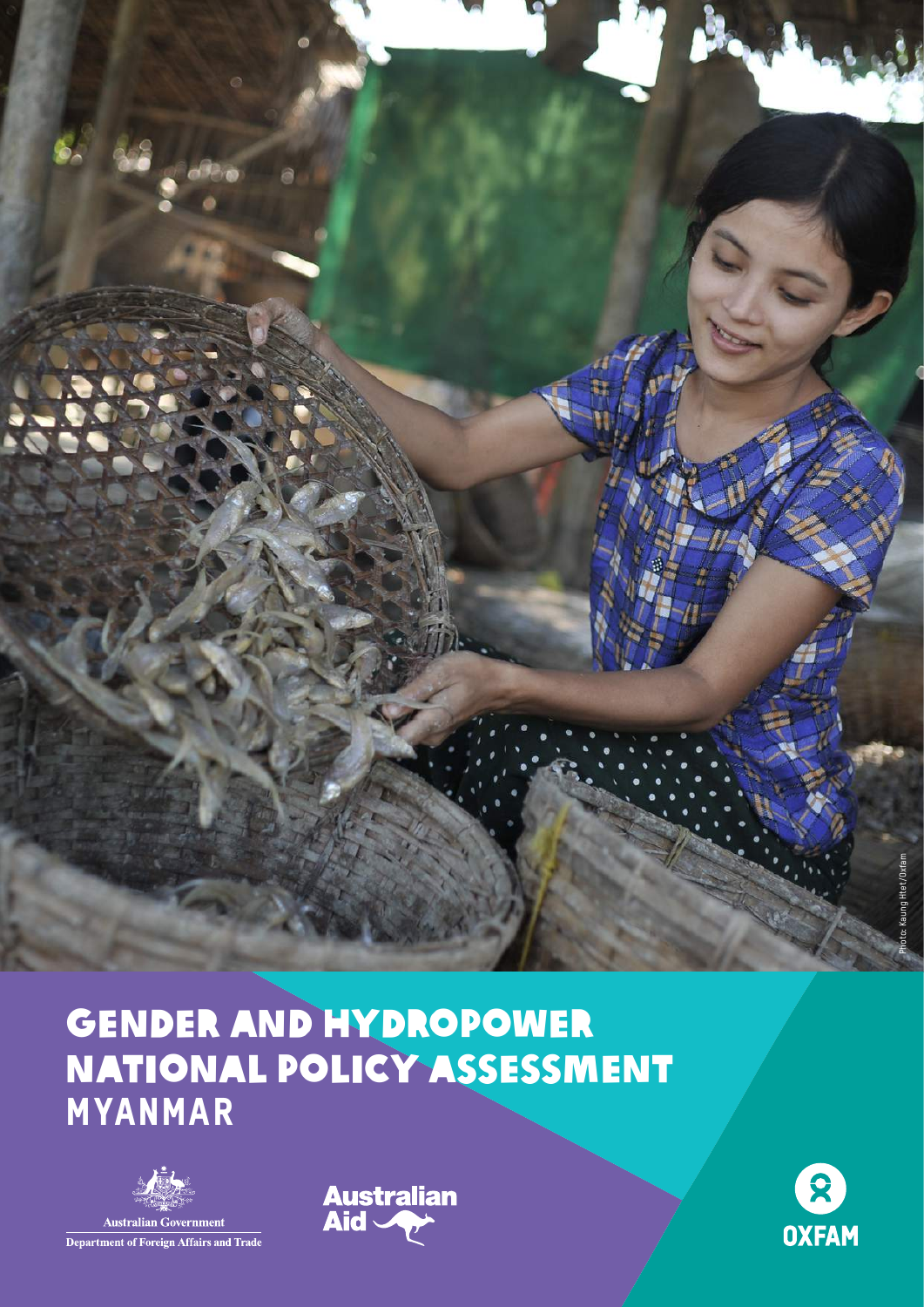# Gender and hydropower in Myanmar today

Myanmar has one of the lowest electrification rates in Asia, less than a third of the population has access to the electricity grid (World Bank 2014). A drastic ruralurban divide exists in access to electricity: while 75% of the population in major cities in Myanmar enjoys access to electricity, rural areas only have an electrification rate of 16% (Ibid., p.41). The country relies heavily upon hydropower to generate about 75% of its electricity. The combined hydropower potential of Myanmar's four largest rivers — the Salween, the Irrawaddy, the Chindwin and the Sittaung — totals 100,000 megawatts, of which less than 10% has been harnessed. The Myanmar Government has identified 92 potential dam projects to harness up to 50% of the country's hydropower potential (Asian Development Bank 2012, and International Finance Corporation 2015).

There are more than 135 ethnicities in Myanmar. Burmans make up about two-thirds of the total population. The seven largest ethnic minorities are Kachin, Kayah (Karenni), Kayin (Karen), Chin, Mon, Rahkine (Arakan) and Shan, each with a state. Ethnic states make up 57% of the country's land mass (Transnational Institute 2013). Unlike the other three main rivers with immense hydropower potential, the transboundary Salween river flows entirely within ethnic minority states — Shan, Kayah, Kayin and Mon State. Although the Chindwin and Irrawaddy rivers originate in Kachin State, the rivers primarily flow through predominately Burman regions; the Sittaung river flows only within the Bago region.

In Myanmar, women face entrenched inequality and systemic barriers to economic, political and social leadership (Oxfam et al 2013). Women are largely responsible for caring for children, sourcing and collecting water and firewood, as well as managing households and preparing meals. Although women's household chores are invariably linked to the natural environment, in many societies they have little decision making power in water and natural resource management. Women's roles and representation in institutions, political parties and governance is often secondary to that of men (Asia Foundation 2014). In the context of consultations with local affected communities for large-scale development and infrastructure projects, while women's participation may be facilitated, religious leaders, village elders or leaders of community-based organisations are likely to be predominantly male (Ibid., p.35).

**Authors** Lan Shiow Tsai **Design** Kate Bensen May 2015

#### **Acknowledgment**

This report has benefitted from inputs and comments from Jasmine Burnley, Poe Ei Phyu, Pauline Taylor McKeown, Michael Simon and Gary Lee.

This report was commissioned by Oxfam Australia as part of its Balancing the Scales — Gender Justice in Hydropower project, originally commissioned for the Challenge Program on Water and Food MK 13 project, now supported under the Oxfam Mekong Inclusion Project.

Printed on ecoStar, an unbleached coated paper made from 100% recycled post-consumer waste using vegetable based inks.

**Australian Government Department of Foreign Affairs and Trade** 



This initiative is an Australian aid project, funded by the Australian Department of Foreign Affairs and Trade.

Oxfam Australia is affiliated with the Australian Council for International Development (ACFID), by whose code of ethics we are bound; Oxfam International, by whose constitution and code of conduct we are bound; People in Aid, by whose code we are bound; and the Refugee Council of Australia.



 $2$  3  $2$  3  $2$  3  $2$  3  $2$  3  $2$  3  $2$  3  $2$  3  $2$  3  $2$  3  $2$  3  $2$  3  $2$  3  $2$  3  $2$  3  $2$  3  $2$  3  $2$  3  $2$  3  $2$  3  $2$  3  $2$  3  $2$  3  $2$  3  $2$  3  $2$  3  $2$  3  $2$  3  $2$  3  $2$  3  $2$  3  $2$  3  $2$  3  $2$  3  $2$  3  $2$  3  $2$  3

### Myanmar Country Report

The rivers of the world are coming under increasing pressure to provide for growing populations and economic development. At the same time, river management and water governance are becoming ever more politicised, as development frequently redistributes the benefits of water from riparian dwellers. Hydropower is an example of development that benefits some at the expense of others, and gender is one such variable that is often overlooked. This country report reviews national policies relevant to hydropower developments, focusing particularly on the nexus of gender and hydropower investments.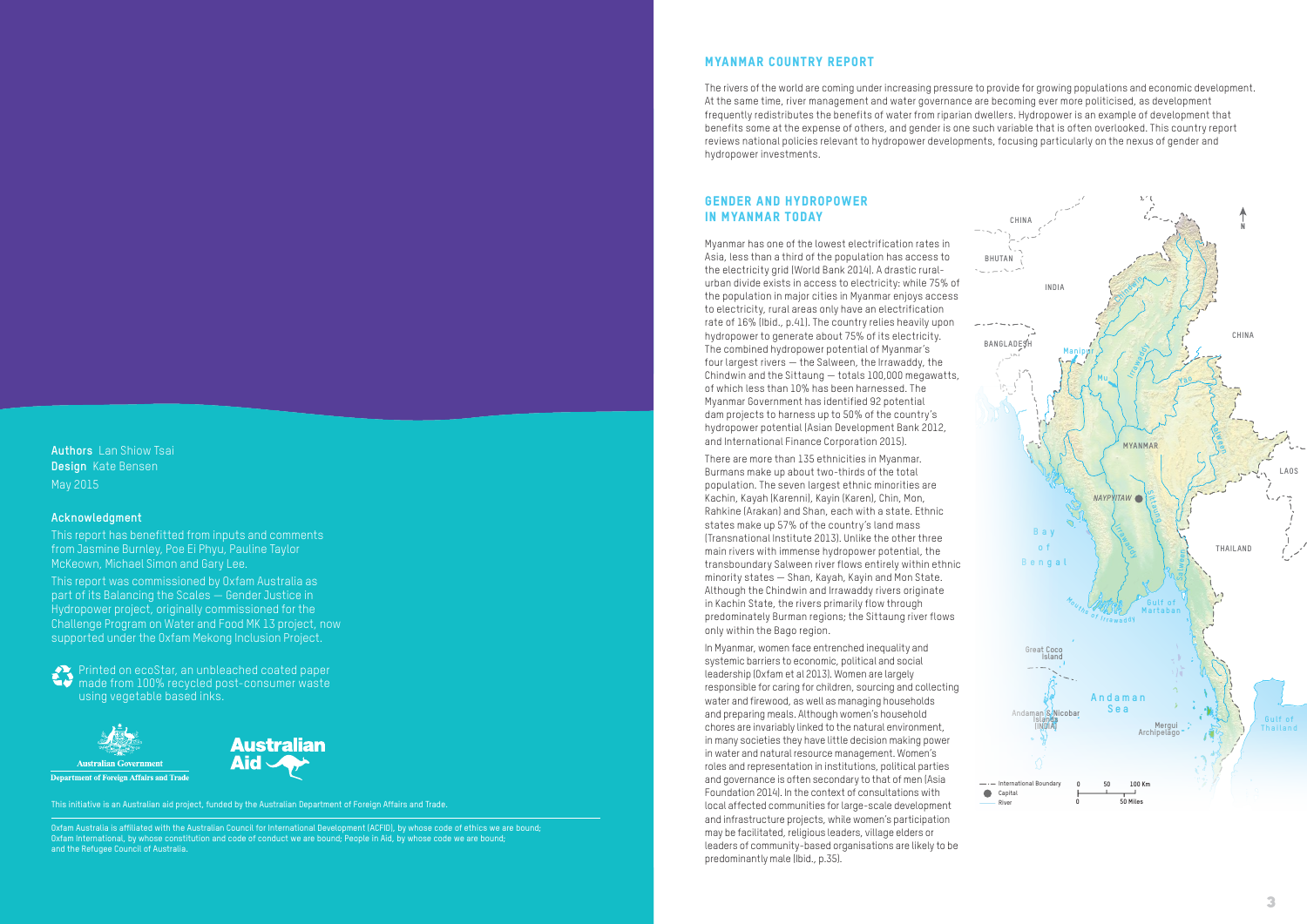Unlike other countries in the Mekong region, numerous hydropower dams are constructed or slated for construction in conflict, cease-fire, or fragile postconflict zones in ethnic minority states, which Non-State Authorities as well as the Government of Myanmar are involved in controlling. In the context of post–conflict development, communities in the project area of infrastructure development are especially vulnerable to perpetrations of forcible relocation and seizure of assets, namely land and water (Ruggie 2011). In the past, increased militarisation and conflict, in part spurred by hydropower projects (Karen Rivers Watch 2014), has spurned a litany of human rights abuses. It has also been asserted that sexual violence is commonly used by both state and non state armed actors. More than 100 cases of sexual and gender based violence against ethnic minority women perpetrated by Burmese soldiers have been documented in recent years (Women's League of Myanmar, 2014).1

Against the backdrop of the gendered impact of hydropower projects and the intersectional challenges faced by rural, indigenous women, this report reviews the legal and regulatory framework for the hydropower industry in Myanmar and assesses the degree to which gender considerations are addressed in this framework. The method of research has been a wide-ranging desk review of current national policies and legislation which falls into two categories. The first category includes laws and policies specifically designed to guide hydropower development in the country, and these documents have been examined for clauses which support gender justice in projects. The second are other policies and legislation which include relevant commitments to gender equity or women's rights which could be assumed to remain applicable in the context of hydropower development. The report begins with international agreements or tools that address gender justice and hydropower development. It should be noted that government agencies and structures have not been consulted in the research.

# International Agreements and Assessment Tools

Myanmar has ratified or acceded to the following international protocols which recognise the importance of gender equity:

- **•** Convention on the Elimination of All Forms of Discrimination against Women (CEDAW). Adopted on 18 December 1979. Acceded 22 July 1997
- **•** Fourth World Conference on Women, Beijing Declaration (1995).
- **•** United Nations Declaration on the Rights of Indigenous Peoples (voted in favour at the UN General Assembly, 13 September 2007).
- **•** The Government of Myanmar has also agreed a National Plan for the Advancement of Women as part of their commitment to enshrine CEDAW in national legislation see national policy framework on page 5 of this report.

A variety of international tools exist to assist in the assessment and planning of hydropower projects, which recognise gender differentiated impacts to varying degrees:

#### PROTECTION, RIGHTS, AND DEVELOPMENT OF INDIGENOUS Peoples and Ethnic Minorities

- **•** The 2011 Hydropower Sustainability Assessment Protocol is an industry tool which considers gender as a crosscutting issue at all stages of hydropower development and operation. It does not, however, provide guidelines for rigorous gender impact assessment, mitigation or monitoring; and the protocol is developed for application to individual project assessment rather than basin or cumulative assessments.
- **•** The Rapid Basin-wide Hydropower Sustainability Assessment Tool (RSAT) was developed in 2010 for application in the Mekong region by USAID, the Mekong River Commission, the World Wide Fund for Nature and the Asian Development Bank. The tool notes that there should be "particular attention" to vulnerable groups including women, female-headed households, indigenous peoples and those without legal title to land, but does not include guidelines on considering gender differentiated impacts. This tool is for rapid assessment of impacts at basin scale.
- **•** In 2009, The Mekong River Commission produced a document entitled "Preliminary Design Guidance for Proposed Mainstream Dams in the Lower Mekong Basin". The guidelines encourage consideration of the livelihood and social impacts of dams, but do not raise gender as an issue for special attention.
- **•** The Mekong River Commission's "Knowledge Base on Benefit Sharing", produced in 2011 as part of its Initiative on Sustainable Hydropower, can be used by governments looking to use hydropower investments to fuel local and regional development. It does not mention gender as a consideration.
- **•** The World Commission on Dams Final Report (2000) recommended the integration of gender justice into hydropower development through special attention for women as recipients of legal and project information, and the inclusion of women's perspectives in the consultation phase.
- **•** As a member of the World Bank and the Asian Development Bank (ADB), Myanmar is committed to meeting the provisions in the two banks' Social Safeguard Policies, both of which include specific policies on gender and indigenous people, which are also recognised in the performance standards of the International Finance Corporation (IFC). The ADB also produces sector specific gender checklists — but not for hydropower.
- **•** The IFC, a member of the World Bank Group, has begun to work with the government of Myanmar on environmental and social guidance around hydropower projects. In January 2015 the IFC convened a workshop in Naypyitaw, Myanmar, where social issues, including gender, were identified as important and currently inadequately addressed in hydropower policy and development.

# National Policy Framework

# National Constitution

The 2008 Myanmar Constitution prohibits discrimination of women:

- **•** Article 348 prohibits discrimination of Burmese citizens, based on race, birth, religion, official position, status, culture, sex and wealth.
- **•** The Constitution also includes similar anti-discrimination clauses with regards to civil service personnel (Article 352) and education (Article 368).
- **•** Article 350 stipulates that women shall be entitled to the same rights and salaries as that received by men in respect of similar work.
- **•** Article 351 states that mothers, children and expectant women shall enjoy equal rights as prescribed by law.

## Protection, rights, and development of women

- **•** There is no legislation dedicated to gender or women's issues. The Ministry of Social Welfare, Relief and Resettlement takes the lead within the Myanmar government in policies to enhance protection of women's human rights. The ministry is in the process of drafting the Anti-Violence Against Women Law, which will be Myanmar's first law to protect women from all forms of violence; the law is expected to be enacted by the end of 2015.
- **•** The National Strategic Plan for the Advancement of Women (NSPAW) (2013-2022) launched by the Myanmar Government on 3 October 2013, is based upon CEDAW principles and sets out twelve key activity areas as delineated in the Beijing Platform of Action. Issues which the NSPAW focuses on include: women's role in management of natural resources and the environment, the promotion and protection of women's human rights, and women's participation in decision making processes concerning the community or national development. NSPAW has yet to be fully operationalised.

In February 2015, the law on Ethnic Rights Protection was approved by the President and passed by the Union Parliament. The law states that all of the Ethnic groups who originated in Myanmar are considered to be ethnic people. The objectives of the law are to ensure that people of ethnic groups as determined by the law enjoy equal citizenry rights and that their constitutional rights are met, to protect the culture, language and tradition of ethnic groups, and to develop the least developed regions which include many of the ethnic minorities. The law does not include any statement qualifying equality between women and men of ethnic groups.

- **•** Article 4 of the Foreign Investment Law (2012) stipulates that, "business which can affect the traditional culture and customs of the national races within the Union" are restricted or prohibited. It should be noted that a new Myanmar Investment Law bringing together the domestic and foreign investment laws is currently being drafted by the Government and supported by the IFC.
- **•** According to Article 3 of the Citizenship Law (1982), national races (the government's preferred term in referring to ethnic minorities) are: "Kachin, Kayah, Kayin, Chin, Bamar, Mon, Rakhine or Shan and ethnic groups as have settled in any of the territories included within the State as their permanent home from a period anterior to 1185 B.E., 1823 A.D." This narrow category of ethnicities that qualify as citizens excludes ethnic minority populations. Although gender is commonly considered in citizenship laws, there is no articulation of women's rights within the law.

#### Legal Pluralism in Myanmar

Section 13 of the Myanmar Law Acts (1898) provides that "Where in any suit or other proceeding in the Union of Myanmar it is necessary for the Court to decide any question regarding succession, inheritance, marriage or caste, or any religious usage or institution, (a) the Buddhist law in cases where the parties are Buddhists, (b) the Muhammadan law in cases where the parties are Mohammedans, and (c) the Hindu law in cases where the parties are Hindus, shall from enactment been altered or abolished, or is opposed to any



<sup>1.</sup> For recent examples of rape perpetrated by Burmese soldiers stationed near dam sites in ethnic states, please see: Democratic Voice of Burma (2011), 'Shan<br>teenager 'gang-raped by troops,' https://www.dvb.no/news/shan-te 2014; and Kachin Women's Association Thailand (2012) 'Gang-rape in church highlights Myanmar Army impunity for sexual violence in Kachin conflict.'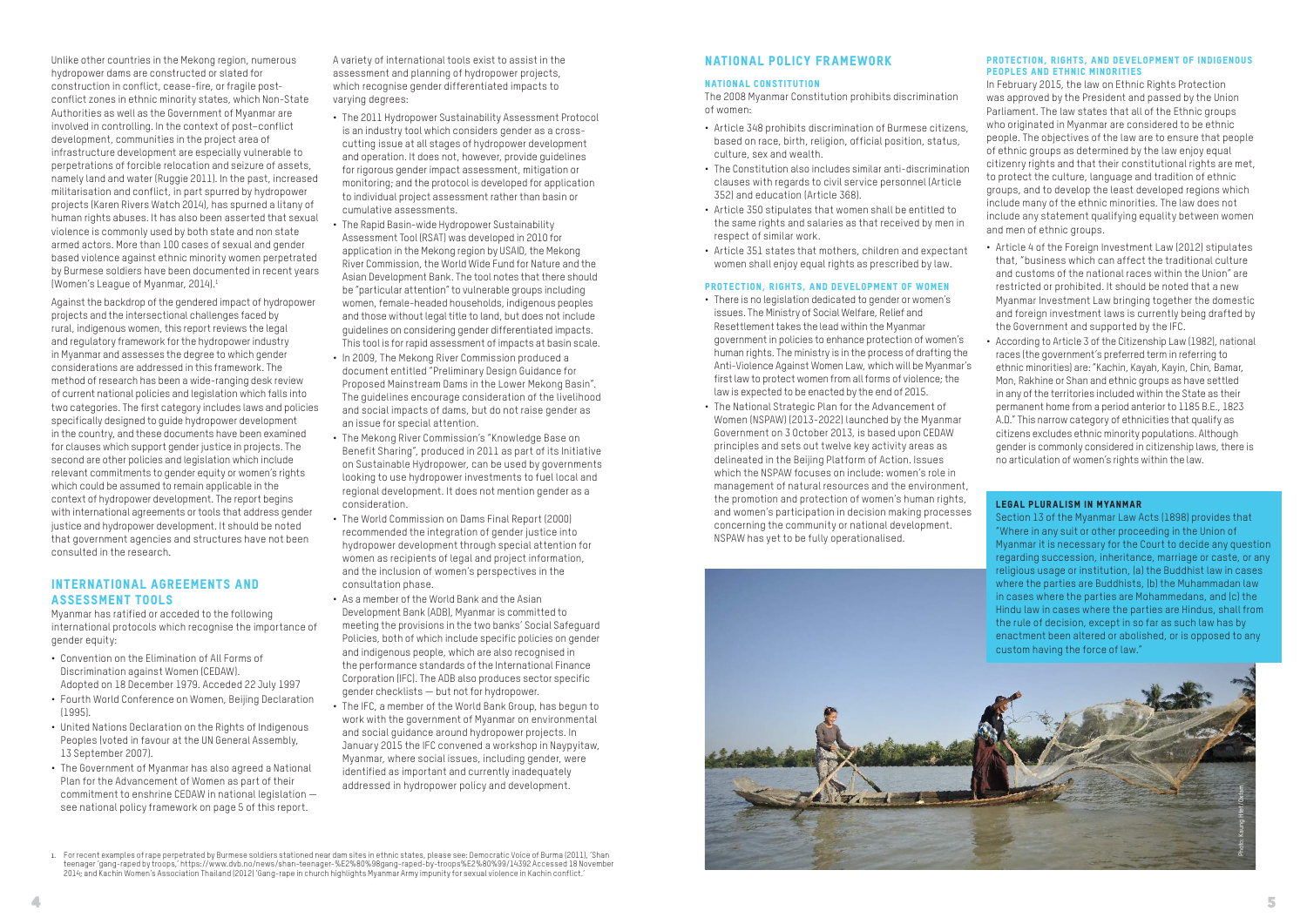#### Rights to land and natural resources

- **•** According to the Myanmar Government, although the Contract Act (1872), Transfer of Property Act (1882, minor updates in 2013) and Registration Act does not make specific references to women or gender, the term "whomever" prohibits discrimination against women. (CEDAW 2008).
- **•** Legal pluralism exists in matters of inheritance, marriage and divorce. A variety of statutory and customary laws are applicable to women's right to land, depending on their religious affiliation. Furthermore, customary land tenure is practiced in ethnic minority states, in accordance to traditional practices specific to their culture. These statutory and customary laws, more often than not, contain discriminatory clauses which negatively impact women's right to land.
- **•** The Forest Law (1992), Farmland Law (2012) and the Vacant, Fallow and Virgin Lands Management Law (2012) makes no reference to gender or women. However, the Farmland Law states that land will be registered to the head of the household; men are traditionally the head of the household in Myanmar. The laws do not provide for joint ownership of property by husband and wife (USAID, 2013).
- **•** A new national Land Use Policy, which will be followed by a new national Land Law are currently under development.

#### Broad national development plans

- **•** In January 2013, the Government of Myanmar launched its Framework for Social and Economic Reform. This is the framework for the National Comprehensive Development Plan, currently in development. The government is also currently developing five year plans for each key sector.
- **•** The National Sustainable Development Strategy (NSDS) (2009) was developed by the National Commission on Environmental Affairs (NCEA), in consultation with government agencies and civil society, and officially adopted by the Ministry of Planning. The NSDS serves as a guiding document for ministries and agencies within the government. The strategy has a dedicated section on vulnerable groups; a sub-section is focused on women. In particular, reducing violence against women, women and the economy, and women and the environment.

#### Energy sector development and national investment guidelines

The following laws, rules and directives may govern the implementation of hydropower projects:

- Notification 1/2013 of the Myanmar Investment Commission defining businesses open to foreign investors on certain conditions.
- Foreign Investment Law (2012) and Foreign Investment Rules (2013).
- Environmental Conservational Law (2012), which includes requirements for Environmental Impact Assessments (EIAs).
- State-Owned Economic Enterprises Law (1989).
- The Electricity Law (1984; updated 2014).
- The Companies Act (1914).
- The Land Policy (draft).

None of the above laws or directives refer specifically to women or include gender considerations.

Currently, Myanmar laws afford little protection for women whose human rights may be impacted by hydropower projects. Although legislation stipulates or assumes gender equality, there is no law specifically focused on the promotion and protection of women's human rights. However the NSPAW, a framework for women advancement, declares women's human rights as one of its main focus areas. Though the government of Myanmar has yet to put in place a process to adequately regulate this framework, the Department of Social Welfare is working towards the implemention of the NSPAW framework in the near future. A number of laws which discriminate against women and ethnic minorities remain. Laws and policies specific to natural resources management, investment and social impact assessments also do not address the gendered impact of large-scale development and infrastructure projects such as hydropower. In the context of Myanmar, large infrastructure projects, including hydropower, are historically linked to a host of human rights violations, due to conflict and militarisation around dam sites. The gendered impact of conflict, displacement, as well as the prevalence of gender and sexual based violence needs to be adequately addressed in laws or regulation.

ActionAid, 2012, *Giving Women a Chance,* http://www.actionaid. org/where-we-work/asia-australia/myanmar

The Asia Foundation, 2014, "Women's Participation in the Subnational Governance of Myanmar", http://www.asiafoundation.org/resources/pdfs/ WomensParticipationintheSubnationalGovernanceofMyanmar.pdf (Accessed 20 April 2015).

Asian Development Bank, 2012, "Myanmar: Energy Sector Initial Assessment" http://www.adb.org/documents/myanmar-energysector-initial-assessment (Accessed 18 November 2014).

CEDAW, 2007, "Consideration of reports submitted by States parties under article 18 of the Convention on the Elimination of All Forms of Discrimination against Women: Combined second and third periodic reports of States parties Myanmar", United Nations Committee on the Elimination of Discrimination Against Women http://daccess-dds-ny.un.org/doc/UNDOC/GEN/ N07/503/88/PDF/N0750388.pdf?OpenElement (Accessed 18 November 2014).

Democratic Voice of Burma, 2011, "Shan teenager gangraped by troops,"https://www.dvb.no/news/shan-teenager- %E2%80%98gang-raped-by-troops%E2%80%99/14392 (Accessed 18 November 2014).

International Finance Corporation, 2015, *Workshop on Sustainable Hydropower and Regional Development*, Nay Pyi Taw, Myanmar, 19-20 January 2015, http://www.ifc.org/wps/wcm/ connect/46f9da00471bab5caff4ef57143498e5/1.4.Min+Khang. pdf?MOD=AJPERES; (Accessed 10 February 2015).

Kachin Women's Association Thailand, 2012, "Gang-rape in church highlights Myanmar Army impunity for sexual violence in Kachin conflict," http://www.kachinwomen.com/advocacy/ press-release/37-press-release/93-gang-rape-in-churchhighlights-Myanmar-army-impunity-for-sexual-violence-inkachin-conflict.html (Accessed 18 November 2014).

National Commission for Environmental Affairs (NCEA) and Ministry of Forestry (MOF), 2009, "National Sustainable Development Strategy for Myanmar," http://www.rrcap.ait.asia/ nsds/uploadedfiles/file/Publication%201-NSDS%20Myanmar.pdf (Accessed 18 November 2014).

Oxfam, CARE, Trocaire, ActionAid, 2013, *Women and Leadership in Myanmar*, https://www.care.org.au/wp-content/ uploads/2014/12/Myanmar-Women-and-Leadership-in-Myanmar-Report.pdf

Shan Women's Action Network, 2003, "No to Rape: No Dams on the Salween" http://www.shanwomen.org/burmese/images/ campaignmaterials/2003-No-to-Rape-No-Dams-on-Salween.pdf (Accessed 18 November 2014).

Transnational Institute/ Myanmar Centrum Netherland, 2013, "Access Denied: Land Rights and Ethnic Conflict in Myanmar," http://www.tni.org/briefing/access-denied (Accessed 18 November 2014).

United Nations, 2011, Report of the Special Representative of the Secretary General on the issue of human rights and transnational corporations and other business enterprises, John Ruggie, *Business and human rights in conflict-affected regions: challenges and options towards State responses*; 27 May 2011.

USAID, 2013, *USAID Country Profile: Property Rights and Resource Governance* http://usaidlandtenure.net/sites/default/files/ country-profiles/full-reports/USAID\_Land\_Tenure\_Myanmar\_ Profile.pdf (Accessed 18 November 2014).

Women's League of Myanmar, 2014, "Same Impunity, Same Patterns: Sexual abuse in Myanmar will not stop until there is a genuine civilian government." http://womenofMyanmar. org/same-impunity-same-pattern-report-of-systematicsexual-violence-in-Myanmars-ethnic-areas (Accessed 18 November 2014).

World Bank, 2014, *Myanmar – Systematic Country Diagnostic: Ending poverty and boosting shared prosperity in a time of transition*. Washington, DC : World Bank Group. http://documents. worldbank.org/curated/en/2014/11/23025474/myanmarsystematic-country-diagnostic-ending-poverty-boostingshared-prosperity-time-transition. (Accessed 24 April 2015)

World Commission on Dams, 2000, "Dams and Development: A New Framework for Decision Making. Final Report of the World Commission on Dams". Earthscan Publications Ltd, London and Sterling, VA http://www.internationalrivers.org/files/attachedfiles/world\_commission\_on\_dams\_final\_report.pdf (Accessed 18 November 2014).

#### The **Environmental Impact Assessment (EIA) Procedure**

has yet to be enacted, information is based on fouth draft of the EIA guidelines (2013). The government is currently being provided with technical support by the international community on the development of EIA guidance. This has not yet been finalised.

Hydropower plants with an installed capacity greater than 15megawatts, reservoir volume greater than 20,000,000m3, or reservoir area less than or equal to 400 hectares will require an EIA. A hydropower plant that does not meet these specifications but is greater than 1megawatt in installed capacity will only require an Initial Environmental Examination (IEE). A social impact assessment (SIA) is a component of the EIA. However, the procedure makes no references to women or gender, and do not include a gender impact assessment.

#### **SUMMARY**



#### **REFERENCES**